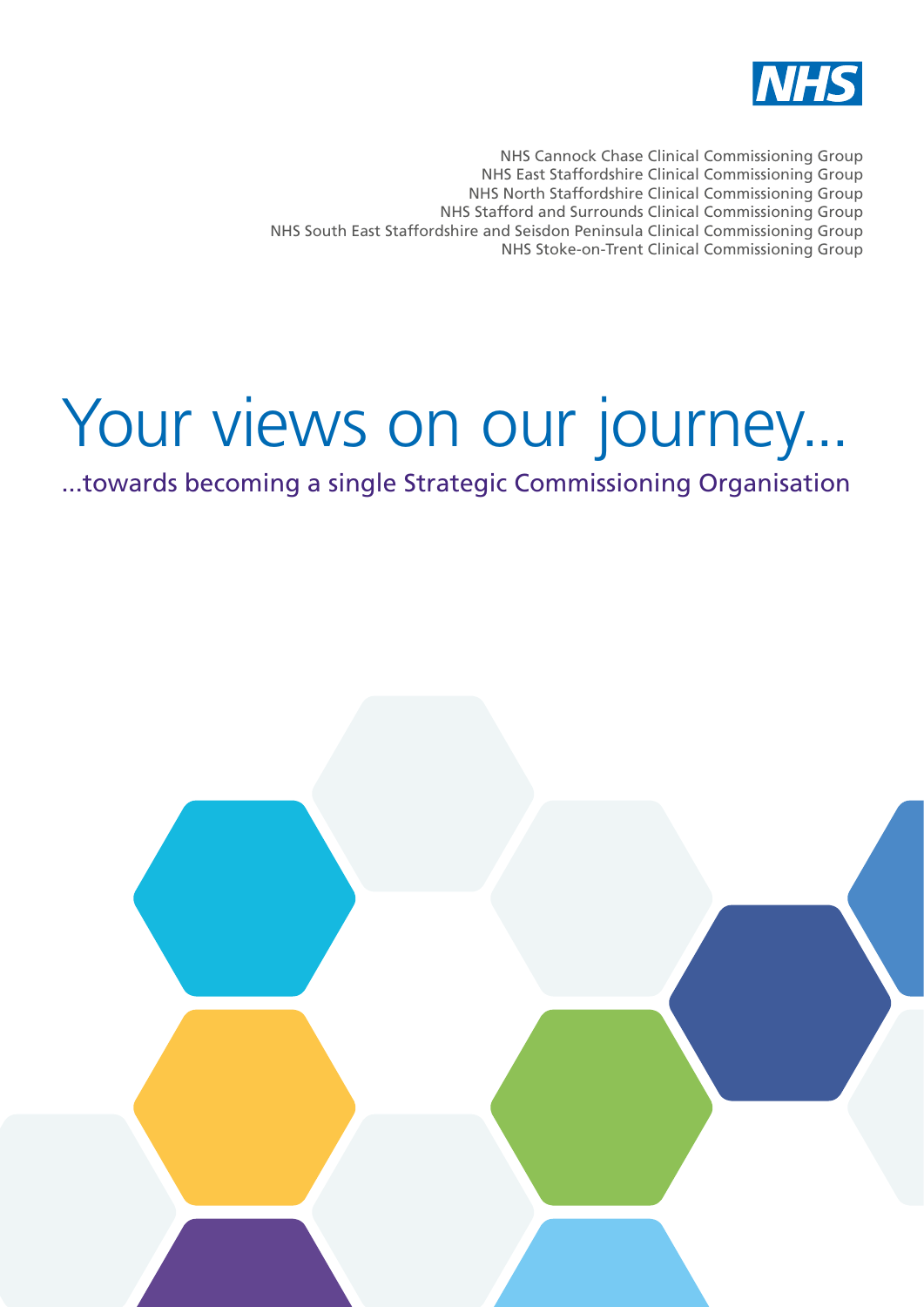## **Who we are**

Clinical Commissioning Groups (CCGs) are groups of GPs who come together to form a membership. Along with Lay Members they are clinically led decision making bodies who are responsible for designing and buying local health and care services. Six CCGs do this for the 1.1. million people who live across Staffordshire and Stoke-on-Trent.

## **The need to come together**

**We need to keep ahead of the growing and changing needs of the people living in Staffordshire and Stoke-on-Trent. This means we need to be much better at how we plan, buy and deliver health and care for you.** 

There are many benefits of coming together as shown in the diagram opposite. The NHS Long Term Plan which was published earlier this year is all about working together effectively, with no barriers. Coming together is one way we can start to do this in Staffordshire and Stoke-on-Trent, to deliver our health and care services more efficiently.

Our **six Governing Bodies** have asked for assurance on **how we protect**:

- **• Clinical leadership** one vision of integrated care that is led by doctors and nurses, and breaks down barriers in the interests of patients
- Local control looking at how we make decisions for each area, so that everyone living here will benefit
- **• Local needs** staying focused on what's important locally, from patient experience to service development shaped by strong, local patient voices
- **• Money**  removing duplication and working efficiently by consolidating the buildings used to deliver services, focussing on what really matters to local patients, and becoming more intelligent buyers of local health services
- **• Integrated care**  supporting local health, social care and voluntary organisations to work together to remove barriers in delivering quality care. As six CCGs or as a single CCG, they would work towards delivering the Together We're Better partnership's vision:

"Working with you to make Staffordshire and Stoke-on-Trent the healthiest places to live and work".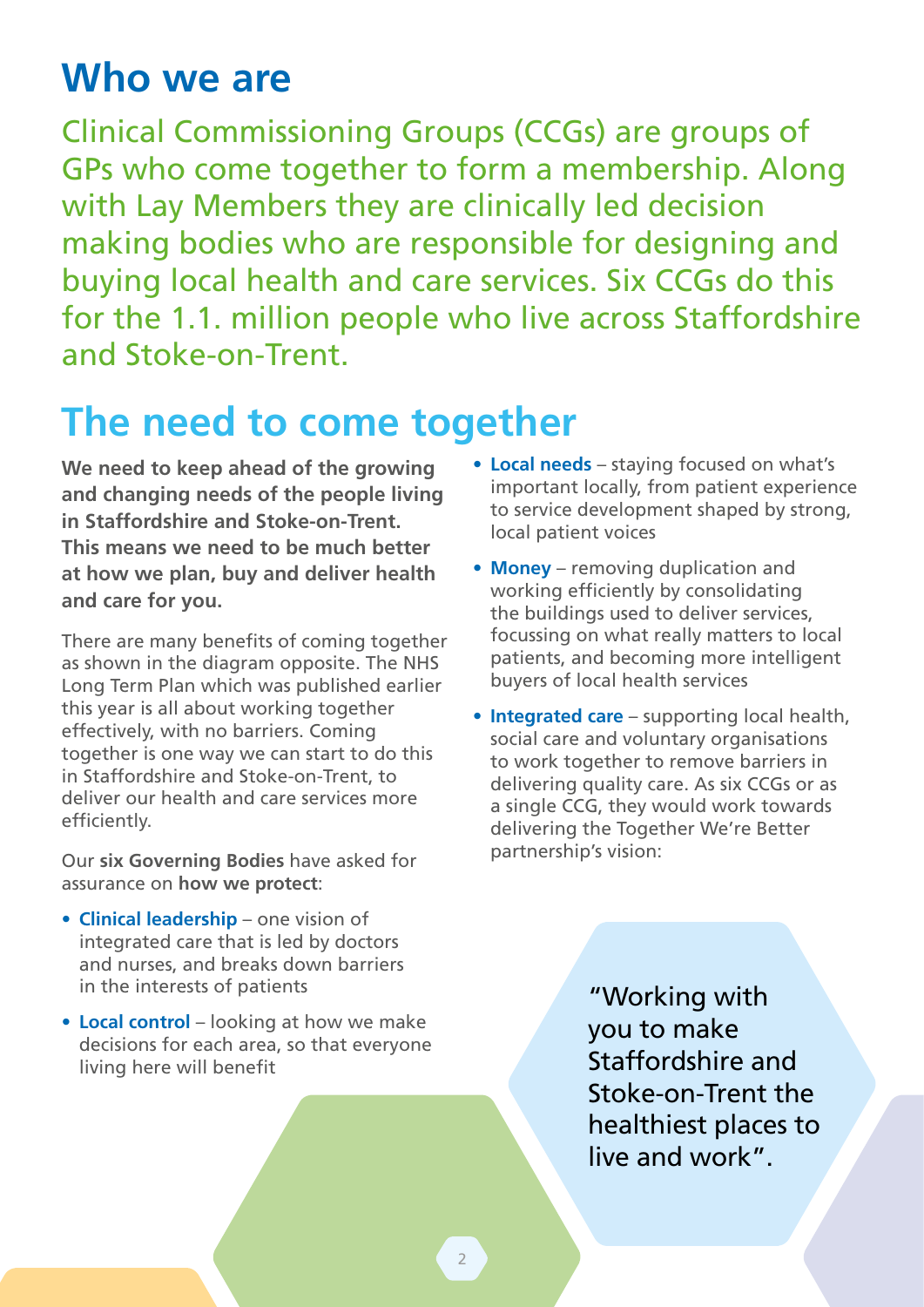#### **To commissioners**

**•** Focus on outcomes by strengthening our Divisions and giving delegated responsibility for local decision making to Divisional Committees

**•** Quicker and simpler decision making

- **•** Better relationships with providers
- **•** Higher quality strategy
- **•** More efficiencies which can reduce costs and our deficit.
- **The commissioners** II<mark>FE</mark> **To providers Benefits 01 of strategic commissioning PEOPLE & 02 COMMUNITIES 05 03 04 The system To GPs as a whole To patients**

#### **To providers**

- **•** More control over services and money
- **•** Quicker and simpler decision making
- **•** More control of design of services and also about working more closely together as a system.

#### **To the system as a whole**

- **•** A focus on preventing ill-health, social prescribing\*, self-care
- **•** The chance to re-design services
- **•** The chance to focus resources on primary care
- **•** A single set of shared priorities
- **•** Better relationships.

**\*Sometimes referred to as community referral, social prescribing is where GPs, nurses and other primary care professionals can refer people to a range of local, non-clinical services.**

#### **To GPs**

- **•** The chance to design and deliver local services
- **•** More control over how money is spent locally

#### **To patients**

- **•** Better services and better outcomes
- **•** More joined-up services
- **•** Services tailored to local needs
- **•** More information and support to help self-care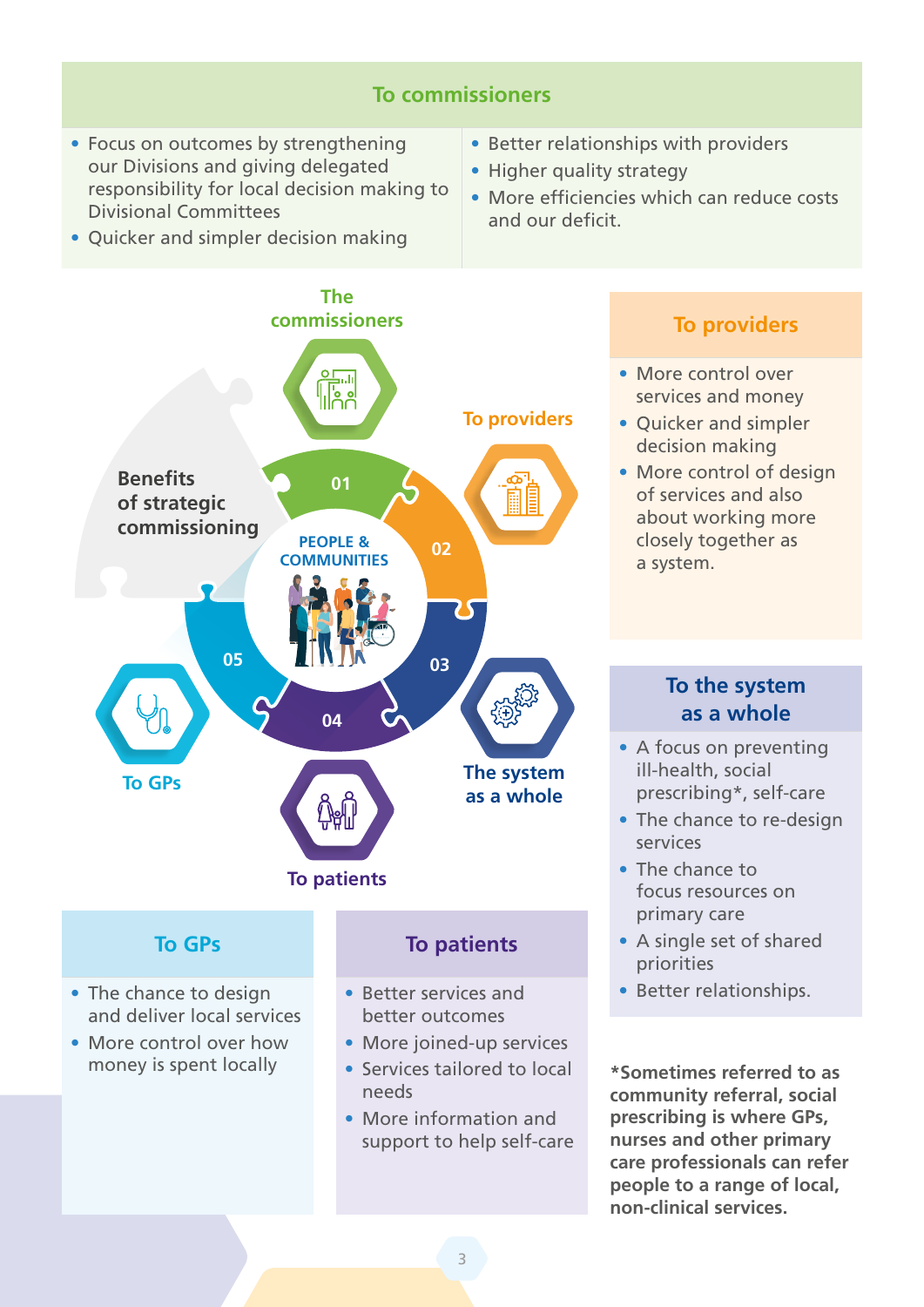## **What we are proposing**

### Health services in Staffordshire and Stoke-on-Trent are currently split into six geographical areas, and led by six separate local Clinical Commissioning Groups (CCGs).

The six CCGs have been working more closely together over recent years, and now have a single leadership team and staffing structure. This means where possible, we do things once and not six times. But we continue to be mindful of the different needs of the smaller local areas. We also hold our Governing Body meetings 'in common' so that any strategic decisions that affect the whole population can be made quickly and consistently.

In December 2018, we applied to NHS England, telling them we would like to explore the development of a single organisation. Together we would be responsible for the decision making and buying of all health and care services from hospitals and primary care, health and social care, mental health and physical health for 1.1 million people in Staffordshire and Stoke-on-Trent.

We would like to speak to local people to get their views on our plans to develop a single CCG for Staffordshire and Stoke-on-Trent from April 2020.

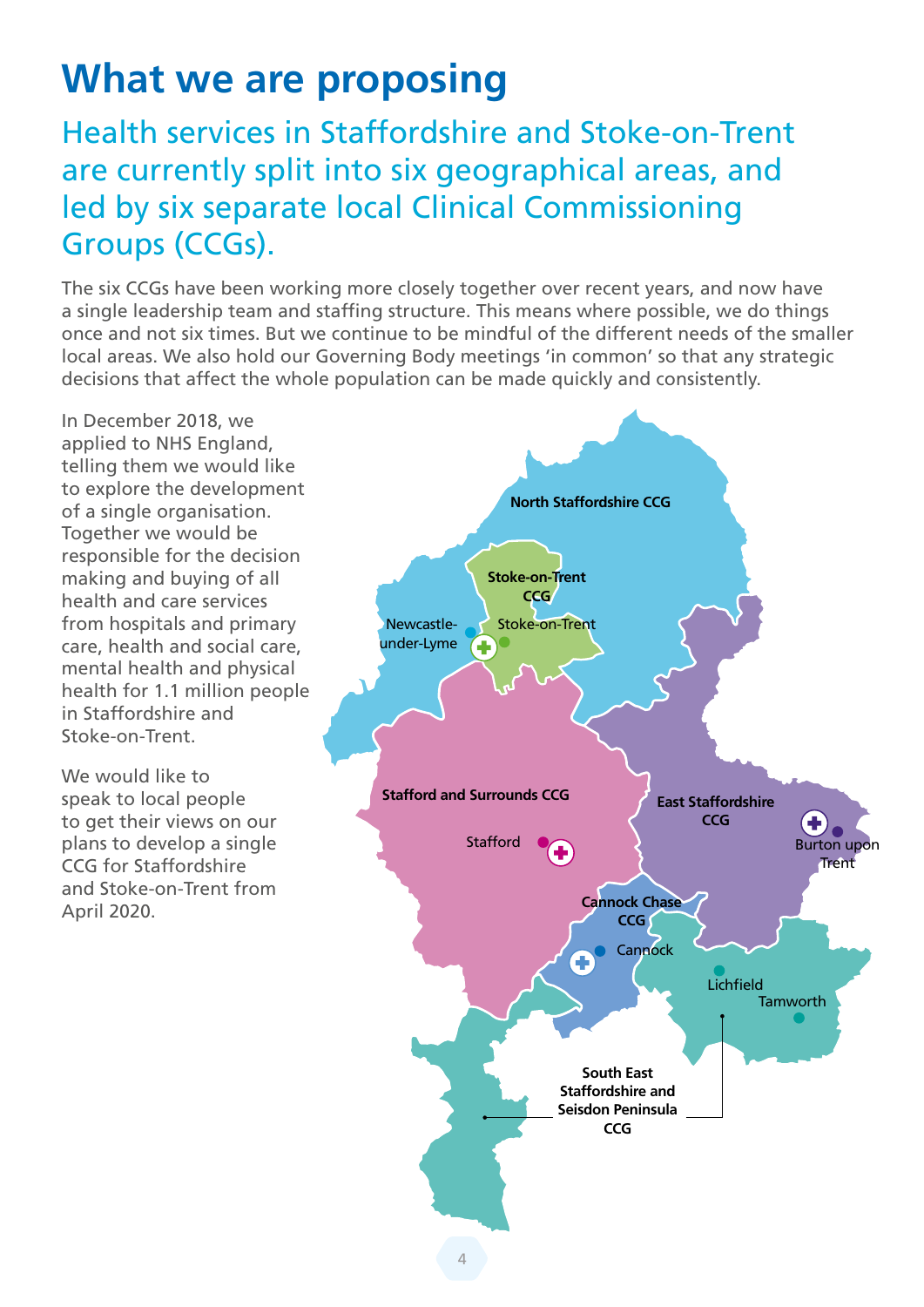## **Option** 1

**Keep the current arrangements of six separate CCGs under a single leadership team**

The six CCGs stay as separate organisations, each responsible for their own statutory functions (legal obligations). The single leadership team will oversee the delivery of these, supported by meetings held jointly or 'in common'.

The CCGs will align their priorities and objectives, but each CCG keeps its own Constitution, and is responsible for its own local area. The constitutions will each need to be amended to reflect arrangements where Governing Body and members will meet jointly or 'in common' for any joint decision-making.

**Develop a new, single CCG**

**Option**

2

To form a single Strategic Commissioning Organisation (sSCO) (CCG) for the county.

The single leadership team will oversee the delivery of the CCG's statutory functions (legal obligations), supported by governance (committee) meetings. A single Governing Body working to one set of statutory duties.

This model would free-up money and capacity to create efficiencies, for example across buildings, processes and IT.

> **Are there any other options we should consider?**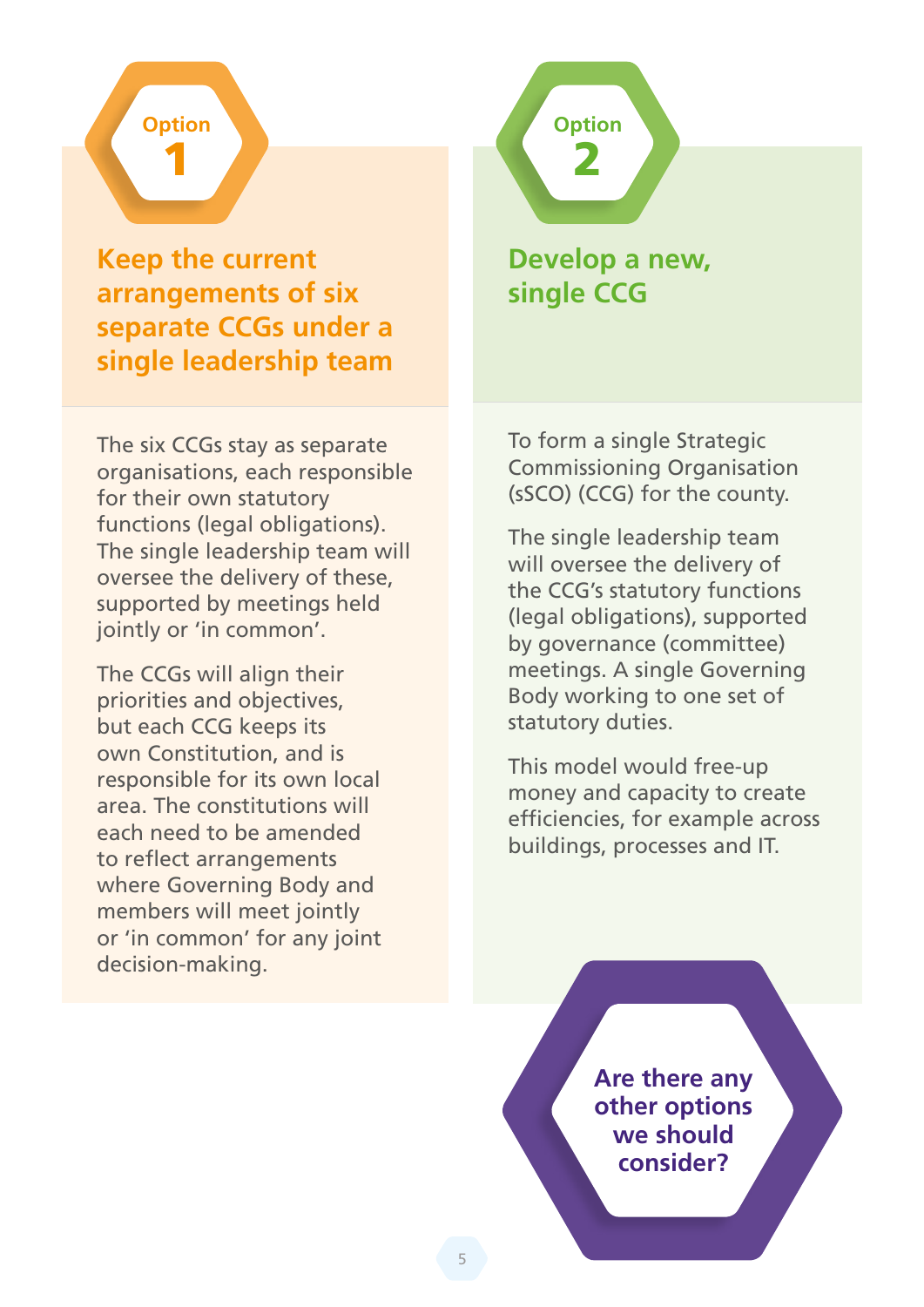## **How we will maintain local decision making for local people**

**A single CCG would be a stable arrangement. A single CCG would follow the arrangements of the Health Scrutiny and Health and Wellbeing Boards at Staffordshire County Council and Stoke-on-Trent City Council. It would allow for more effective partnership working.** 

Our GP members will continue to work in local networks to inform our decisions and services, based on local needs. **We have already done work to involve the six CCGs' Governing Bodies, and the 155 member GP practices.**

## **What happens next**

Throughout the month of May, we will be formally consulting with our hospitals, voluntary / community sector representatives, local authorities (councils), Health Overview and Scrutiny Committees, Health and Wellbeing Boards, NHS England / NHS Improvement, local Patient Participation Groups, the general public and CCG staff.

Feedback gathered from the consultation will be collated and reported back to the CCGs, by NHS Midlands and Lancashire Commissioning Support Unit, between 9 and 17 June. A decision will then be made by the CCGs' Governing Bodies on 27 June 2019.

As we progress with our involvement, we expect to identify issues, concerns or developments that are important to our GP practices, stakeholders and local people. We will keep working on these throughout.

If you would like to know more about our proposals, please visit your local CCG's website or call **01782 298 002**.

The **consultation begins** on **Thursday 9 May 2019** and **runs until midnight** on **Sunday 9 June 2019**.

There are many ways to share your views with us:

- **•** Complete the feedback form on your local CCG's website or complete the paper survey at the end of this booklet.
- **•** Email us at **mlcsu.involvement@nhs.net**
- **•** Call us on **01782 298 002**
- **•** Attend one of our public meetings:
	- **• 21 May**, Pirelli Stadium, Burton, DE13 0BH
	- **• 22 May**, North Staffordshire Medical Institute, Hartshill, Stoke-on-Trent, ST4 7NY
	- **• 23 May**, The George Hotel, Lichfield, WS13 6PR
	- **• 28 May**, St. Edwards Academy, Leek, ST13 8DN
	- **• 29 May**, Entrust, Stafford, ST16 3TH
	- **• 4 June**, Aquarius Ballroom, Hednesford, Cannock, WS12 1BT
- **• Arrival from 6.30pm**; event **opens 7pm** and closes 8pm. To book a place visit your local CCG's website, email **mlcsu.involvement@nhs.net** or call us on **01782 298 002** to book a place
- **•** Write to us at PO Box 12345, Stoke-on-Trent, ST1 1TS

We will also be sharing information about the consultation through our Twitter **V** @StaffsCCGs and Facebook Facebook-F **@StaffsCCGs**.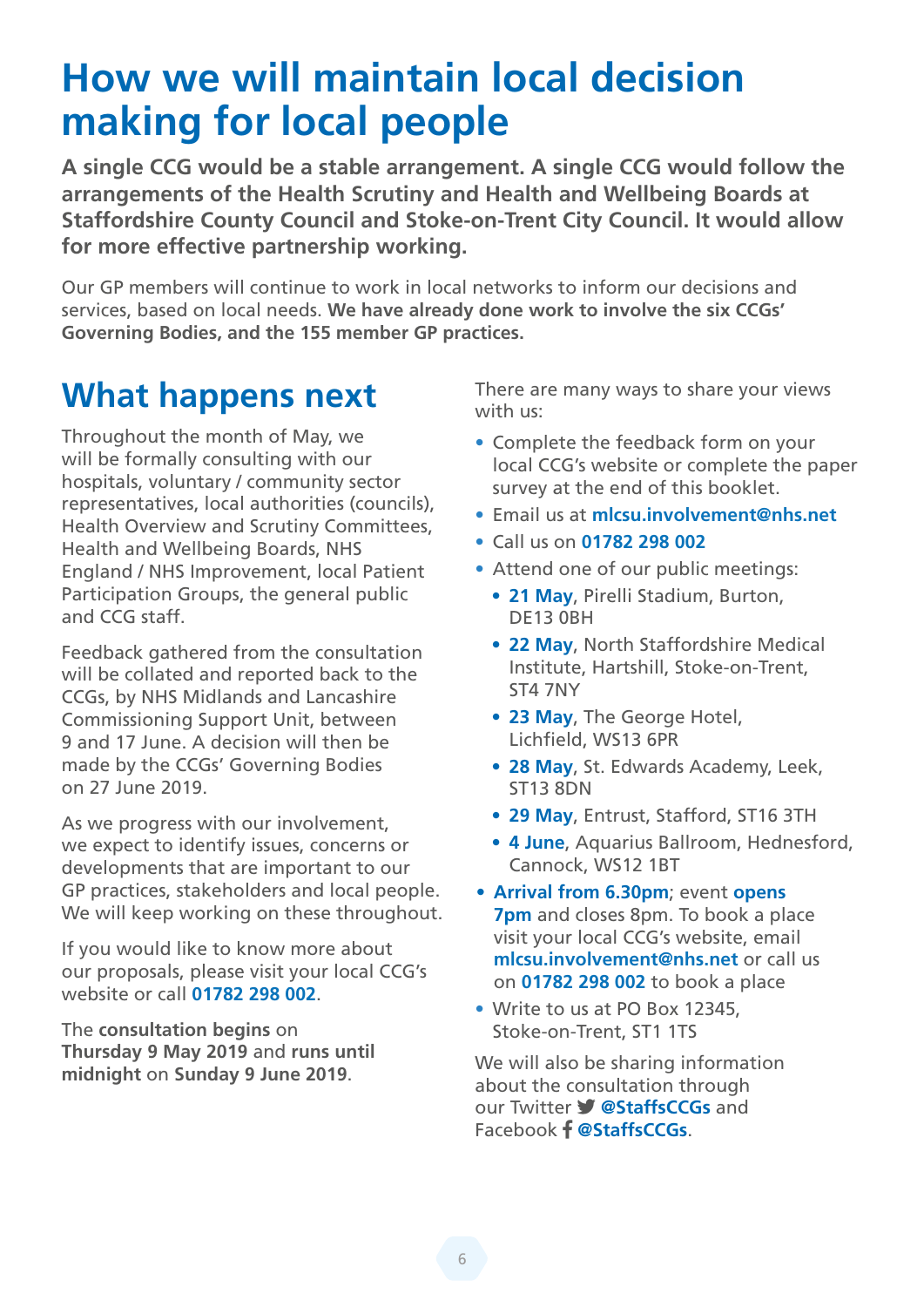### Introduction and Data Protection statement

**For your feedback to be included you must tick to confirm you have read and agree with the following Data Protection statement, and consent to your responses being used as part of this consultation.**

Your views and opinions on the consultation on proposals to create a Strategic Commissioning Organisation across Staffordshire have been requested by the following NHS organisations:

- **•** NHS North Staffordshire Clinical Commissioning Group
- **•** NHS Stoke-on-Trent Clinical Commissioning Group
- **•** NHS East Staffordshire Clinical Commissioning Group
- **•** NHS South East Staffordshire and Seisdon Peninsula Clinical Commissioning Group
- **•** NHS Stafford and Surrounds Clinical Commissioning Group
- **•** NHS Cannock Chase Clinical Commissioning Group.

These organisations commission and provide health care services across Staffordshire.

NHS Midlands and Lancashire Commissioning Support Unit (MLCSU) have been commissioned by the six Staffordshire CCGs listed above, to collect, handle, process and report on the responses gathered in the consultation. MLCSU uses a survey tool called Snap which is owned by Snap Surveys Ltd, an organisation specialising in the delivery and management of surveys. Any information you provide will be added to Snap for analysis and handled in accordance with UK Data Protection Legislation.

The survey asks respondents to provide their full postcode and demographic profiling data (age, gender, ethnicity etc.). This information is used to ensure the responses are representative of the demographics of the whole local population. The postcode data will also be used to undertake geodemographic segmentation using the Wellbeing ACORN tool. The data will be available in its entirety to MLCSU, and the CCGs will be in receipt of some of the responses which will then be inputted into Snap. You do not have to provide this information to take part in the survey.

Any reports published using the data collected will not contain any personal identifiable information and only show feedback in anonymous format. These anonymised results may be shared publicly, for example on NHS public-facing websites or printed and distributed.

Your involvement is voluntary, and you are free to exit the survey at any time. You can also refuse to answer questions in the survey, should you wish. All information collected via the survey will be held for a period of five years from the date of survey closure, in line with the Records Management Code of Practice for Health and Social Care 2016, which all NHS organisations work under.

Any queries about your involvement with this survey can be emailed to: **mlcsu.involvement@nhs.net**



Please tick here to confirm you have read and accept the terms outlined within the Data Protection statement as above.

**For your feedback to be included you must tick to confirm you have read and agree with the above Data Protection statement, and consent to your responses being used as part of this consultation.**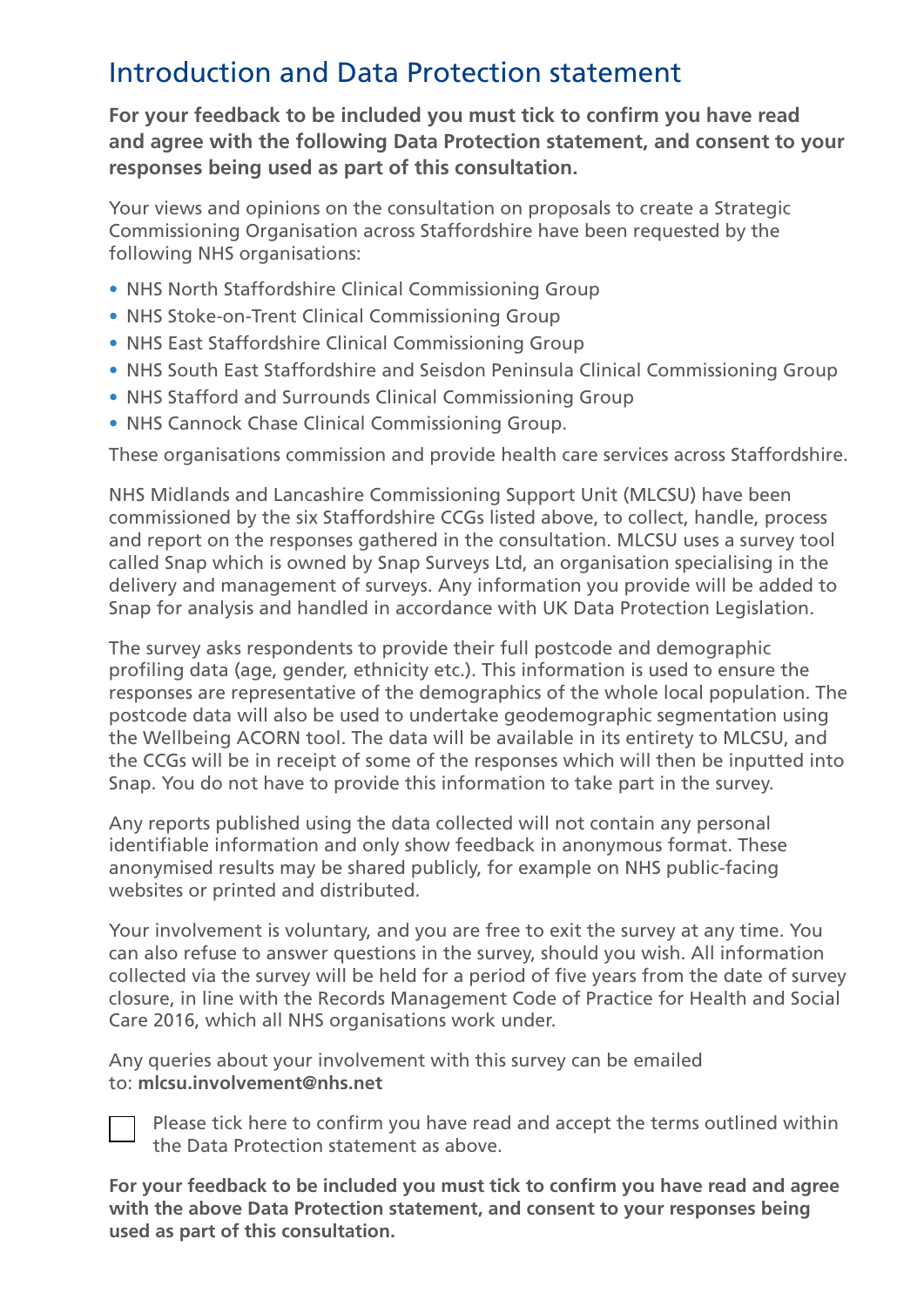## Your views on our proposals

#### 1. As explained earlier, we are considering two proposals. To what extent do you support each of these proposals?

Please give a score between 1 and 5, where 1 is very unsupportive and 5 is very supportive.

|                                                                                                       | is very<br>unsupportive |  | 5 is very<br>supportive |
|-------------------------------------------------------------------------------------------------------|-------------------------|--|-------------------------|
| <b>Option 1:</b> Keep the current arrangements of six<br>separate CCGs under a single leadership team |                         |  |                         |
| <b>Option 2: Develop a new, single CCG</b>                                                            |                         |  |                         |

### Please tell us your views on option 1

#### 2. What do you agree with?

3. Do you have any concerns or are there any groups or individuals you think may be negatively impacted by this option?

#### 4. How could these negative impacts be overcome?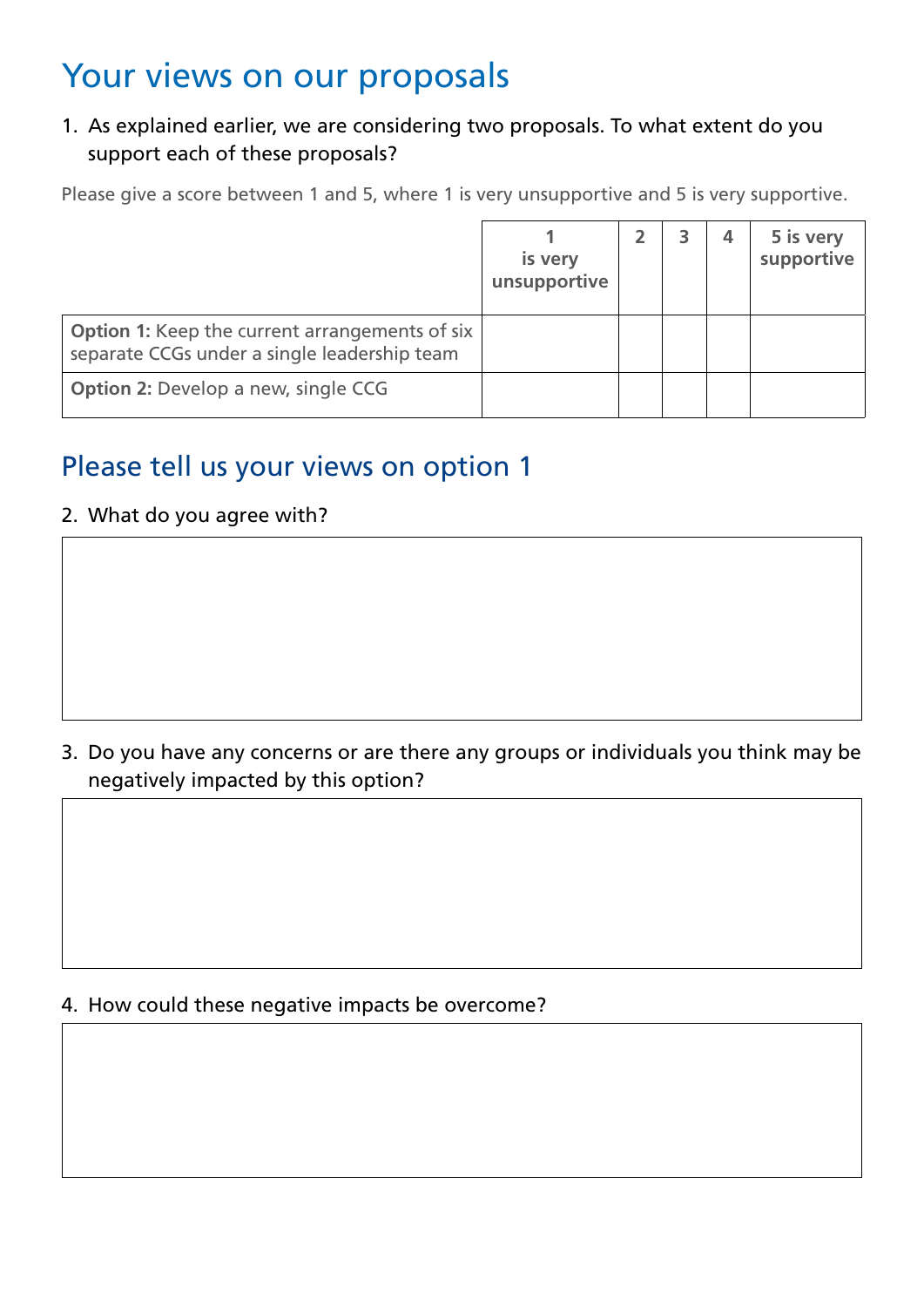### Please tell us your views on option 2

5. What do you agree with?

6. Do you have any concerns or are there any groups or individuals you think may be negatively impacted by this option?

7. How could these negative impacts be overcome?

#### 8. Do you have any other suggested options that we should consider?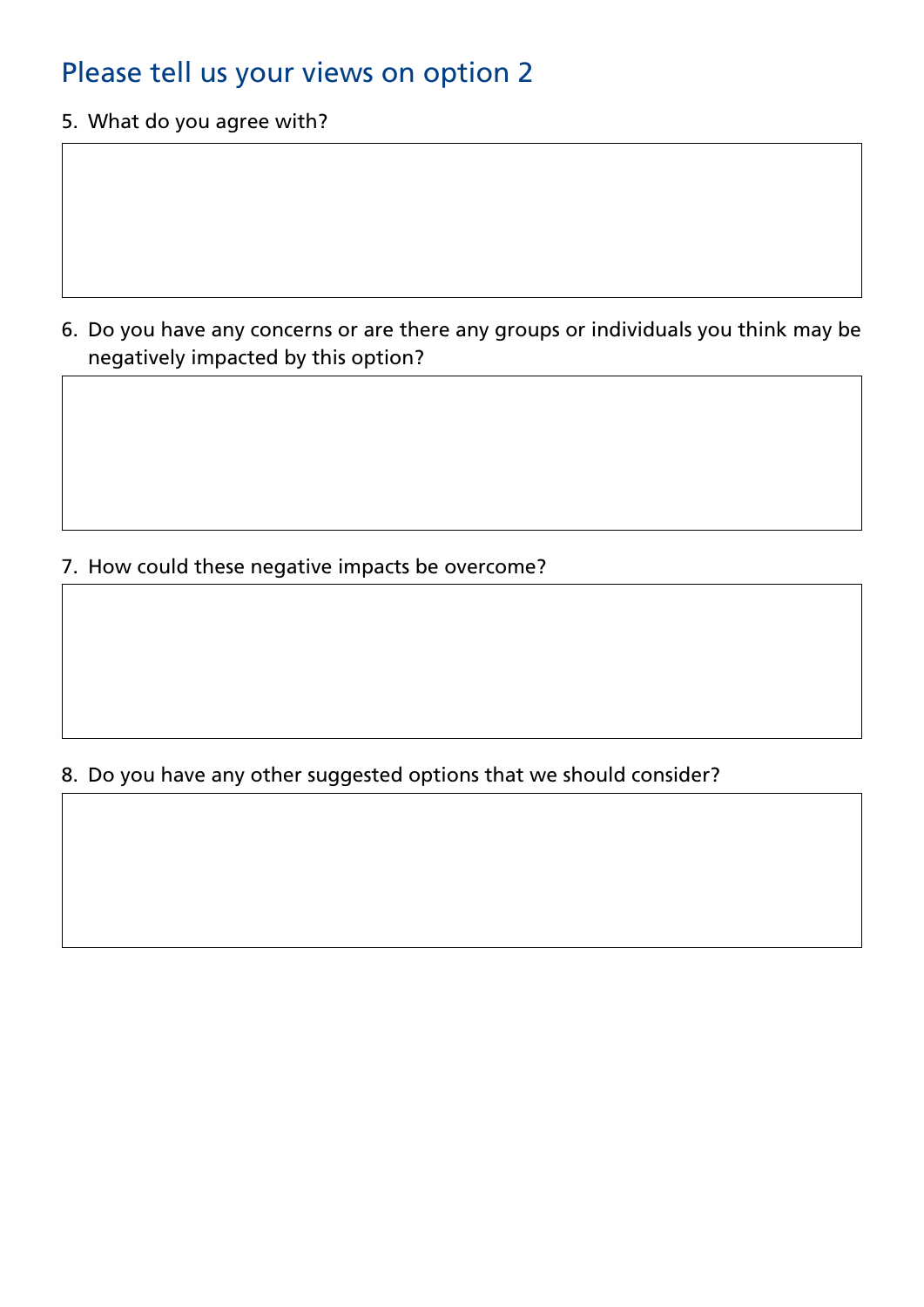## About you

Please provide us with your postcode: this does not mean we will be able to identify you individually. It will help us to make sure that we have gathered enough views from people in each area and we will review this during the consultation period.

|  |  | Enter your postcode here |  |
|--|--|--------------------------|--|
|--|--|--------------------------|--|

#### 9. **Are you responding as:**

| A member of the public                             |
|----------------------------------------------------|
| On behalf of an NHS organisation                   |
| On behalf of another public sector organisation    |
| On behalf of another organisation                  |
| On behalf of a patient representative organisation |
| On behalf of a voluntary organisation              |

#### 10. What is your ethnic group? (Choose one option that best describes your ethnic group or background)

| White: English/Welsh/Scottish/Northern Irish/British                                               |
|----------------------------------------------------------------------------------------------------|
| White: Irish                                                                                       |
| White: Gypsy or Irish Traveller                                                                    |
| White: Any other White background (please specify below)                                           |
| Mixed/Multiple ethnic groups: White and Black Caribbean                                            |
| Mixed/Multiple ethnic groups: White and Black African                                              |
| Mixed/Multiple ethnic groups: White and Asian                                                      |
| Mixed/Multiple ethnic groups: Any other Mixed/Multiple ethnic background (please<br>specify below) |
| Asian/Asian British: Indian                                                                        |
| Asian/Asian British: Pakistani                                                                     |
| Asian/Asian British: Bangladeshi                                                                   |
| Asian/Asian British: Chinese                                                                       |
| Asian/Asian British: Any other Asian background (please specify below)                             |
| Black/African/Caribbean/Black British: African                                                     |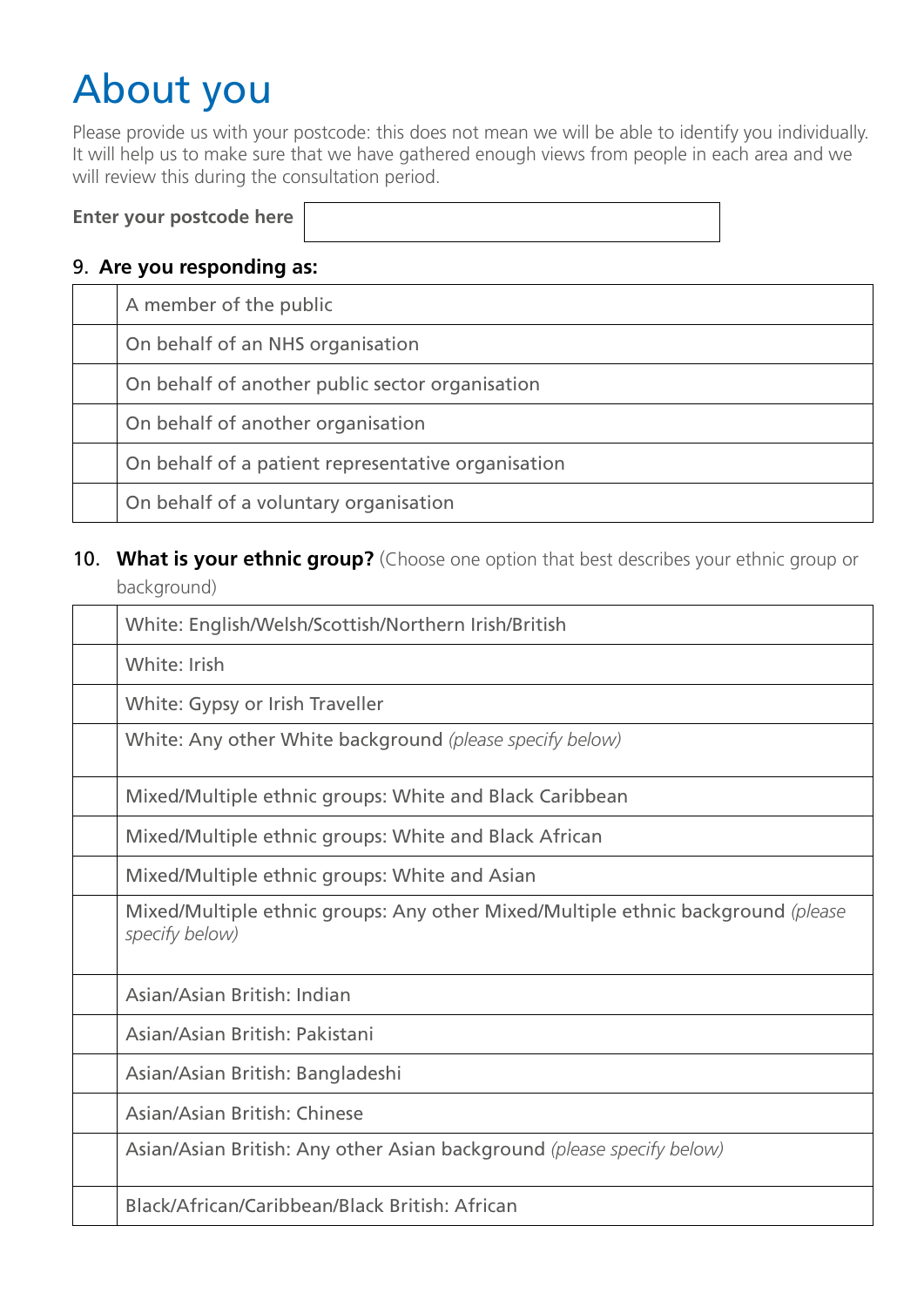| Black/African/Caribbean/Black British: Caribbean                                                              |
|---------------------------------------------------------------------------------------------------------------|
| Black/African/Caribbean/Black British: Any other Black/African/Caribbean background<br>(please specify below) |
| Other ethnic group: Arab                                                                                      |
| Other ethnic group: Any other ethnic group (please specify below)                                             |

### 11. **What is your age category?**

| $16 - 19$ | $55 - 59$         |
|-----------|-------------------|
| $20 - 24$ | $60 - 64$         |
| $25 - 29$ | $65 - 69$         |
| $30 - 34$ | $70 - 74$         |
| $35 - 39$ | $75 - 79$         |
| $40 - 44$ | 80 and over       |
| $45 - 49$ | Prefer not to say |
| $50 - 54$ |                   |

### 12. **What is your religion?**

| No religion                                                                                            |
|--------------------------------------------------------------------------------------------------------|
| Christian (including Church of England, Catholic, Protestant and all other Christian<br>denominations) |
| <b>Buddhist</b>                                                                                        |
| Hindu                                                                                                  |
| Jewish                                                                                                 |
| <b>Muslim</b>                                                                                          |
| Sikh                                                                                                   |
| Any other religion (please specify below)                                                              |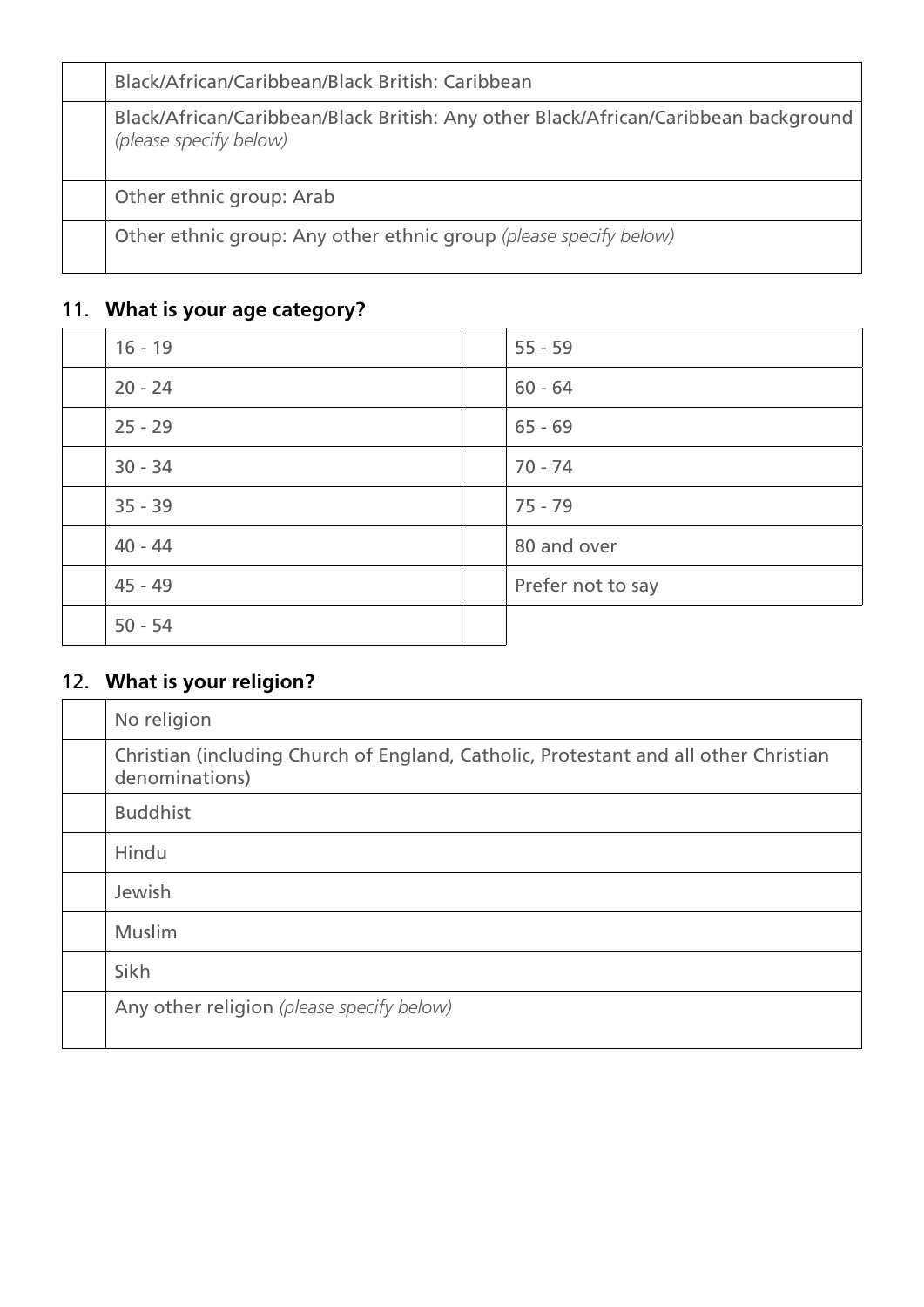#### 13. **What is your sex?**

| Male     | Other (please specify below) |
|----------|------------------------------|
| Female   | Prefer not to say            |
| Intersex |                              |

#### 14. **What is your gender identity?**

Gender Reassignment: Have you gone through any part of a process or do you intend (including thoughts and actions) to bring your physical sex appearance and/or your gender role more in line with your gender identity? (This could include changing your name, your appearance and the way you dress, taking hormones or having gender confirming surgery)?

| Yes | Prefer not to say |
|-----|-------------------|
| No. |                   |

#### 15. **How do you identify yourself?** (e.g. non-binary, gender fluid etc.?)

٦

#### 17. **What is your sexual orientation?**

 $\Gamma$ 

| Heterosexual (people of the opposite<br>sex) | Bisexual (people of either sex)     |
|----------------------------------------------|-------------------------------------|
| Lesbian (both female)                        | <b>Other</b> (please specify below) |
| Gay (both men)                               | Prefer not to say                   |

#### 18. **What is your relationship status?**

| <b>Married</b>     | Separated                    |
|--------------------|------------------------------|
| Civil Partnership  | Widowed                      |
| Single             | Other (please specify below) |
| <b>Divorced</b>    | Prefer not to say            |
| Lives with Partner |                              |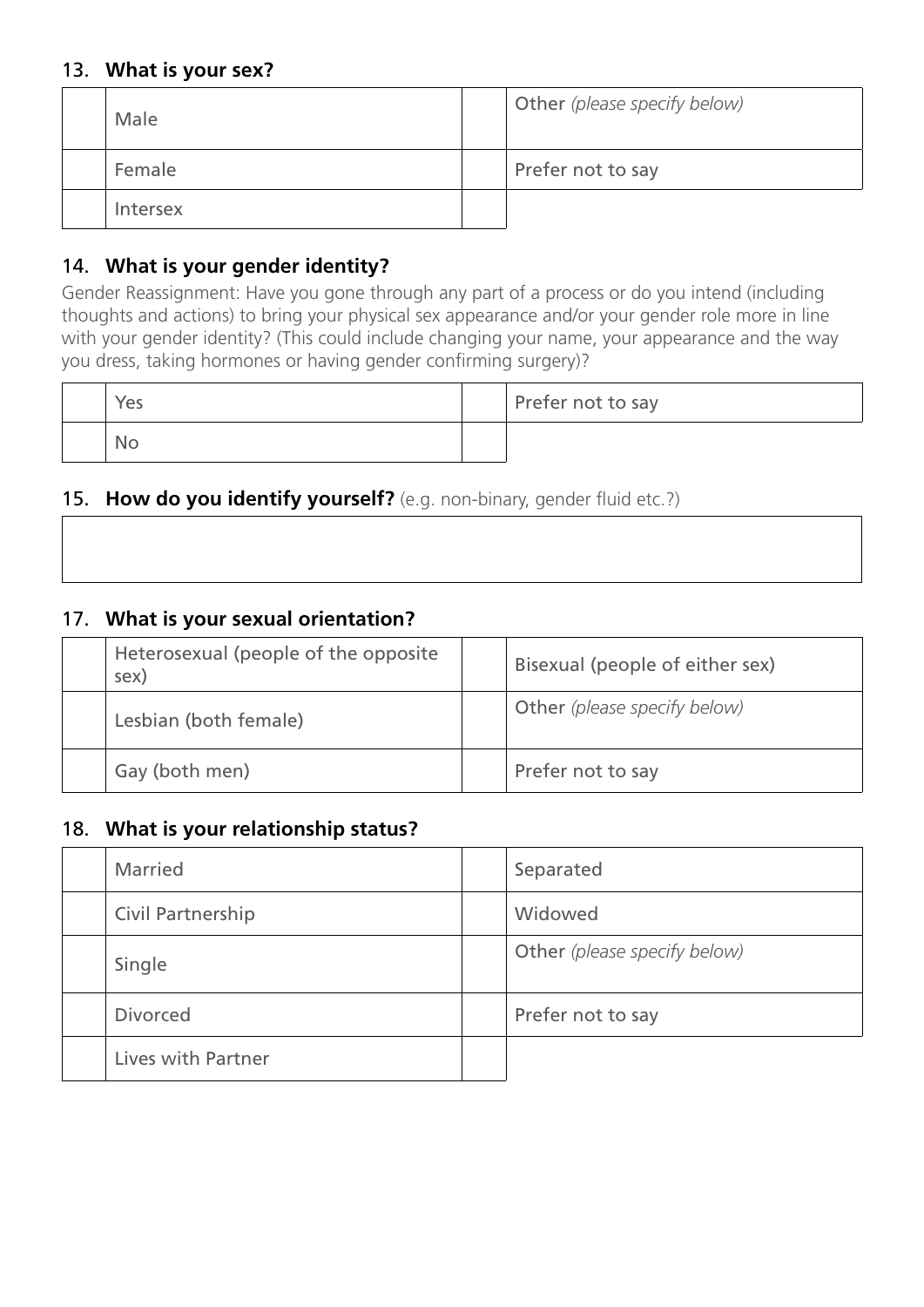The Equality Act 2010 protects women who are pregnant or have given birth within a 26 week period.

#### 19. Are you pregnant at this time?

| Yes | Prefer not to say |
|-----|-------------------|
| No  |                   |

#### 20. Have you recently given birth? (within the last 26 week period)

| Yes       | Prefer not to say |
|-----------|-------------------|
| <b>No</b> |                   |

#### 21. Are your day-to-day activities limited because of a health problem or disability which has lasted, or is expected to last, at least 12 months?

| Yes, limited a lot    | <b>No</b> |
|-----------------------|-----------|
| Yes, limited a little |           |

#### 22. **Do you consider yourself to have a disability?**

(The Equality Act 2010 states a person has a disability if they have a physical or mental impairment which has a long term (12 month period or longer) or substantial adverse effects on their ability to carry out day-to-day activities).

| <b>Physical disability</b>                                                 | Long-term illness               |
|----------------------------------------------------------------------------|---------------------------------|
| Sensory disability e.g. deaf, hard of<br>hearing, blind, visually impaired | Other (please specify overleaf) |
| Mental health need                                                         | Prefer not to say               |
| Learning disability or difficulty                                          |                                 |

#### **Please describe your physical disability below:**

**Please describe your sensory disability below:**

**Please describe your long-term illness below:**

**Other, please describe below:**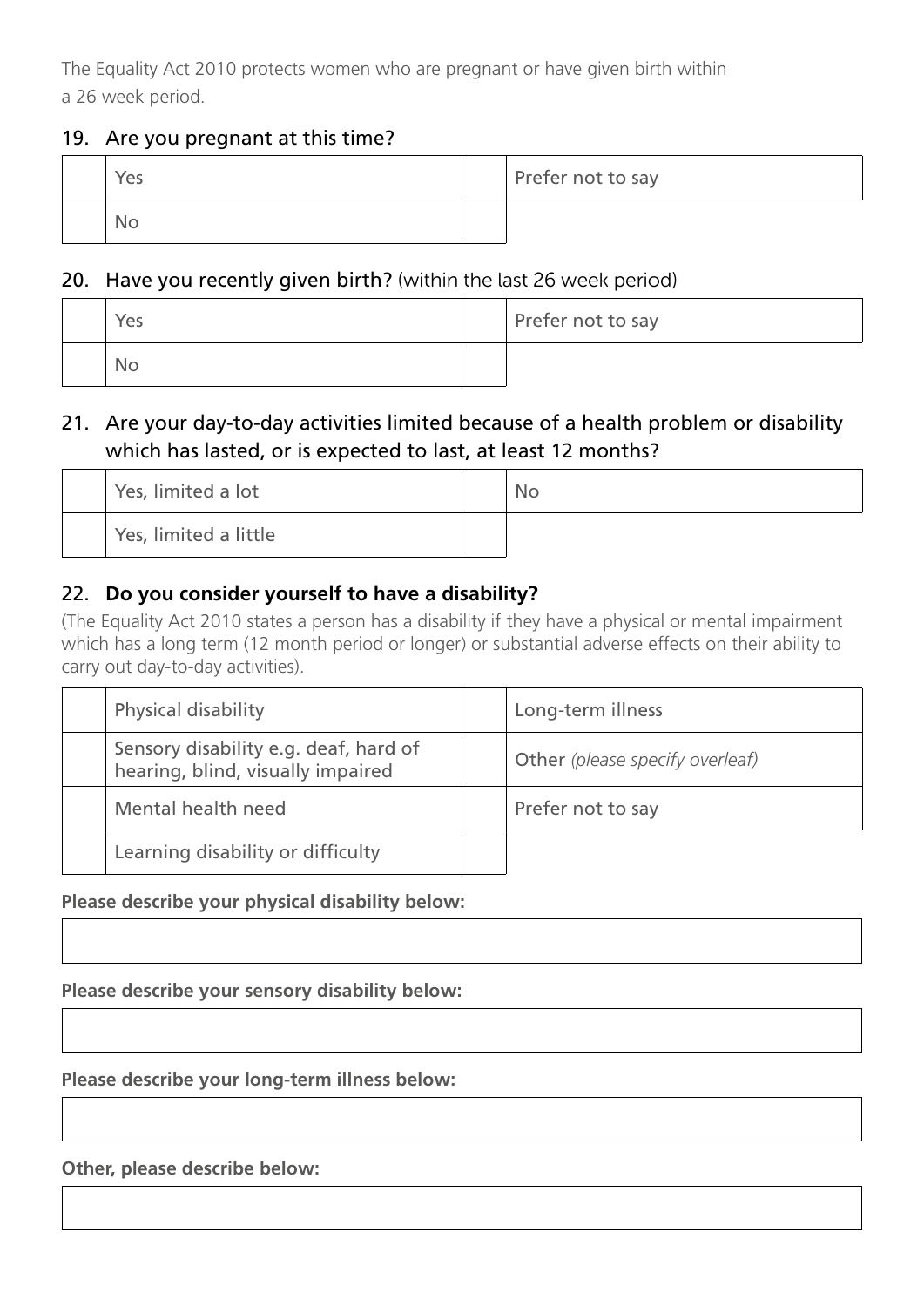#### 23. Do you care for someone? (Tick as many as appropriate)

| Yes - Care for young person(s) aged<br>under 24 years | Yes - Care for adult(s) aged 25-49 years |
|-------------------------------------------------------|------------------------------------------|
| Yes - Care for older person(s) aged<br>over 50 years  | <b>No</b>                                |
| Prefer not to say                                     |                                          |

#### 24. Have you ever served in the armed services?

| Yes | Prefer not to say |
|-----|-------------------|
| No  |                   |

### **Please tear out these survey pages and return to us at:**

#### **Freepost Plus RTAA-XTHA-LGGC Communications Heron House 120 Grove Road Stoke-on-Trent ST4 4LX**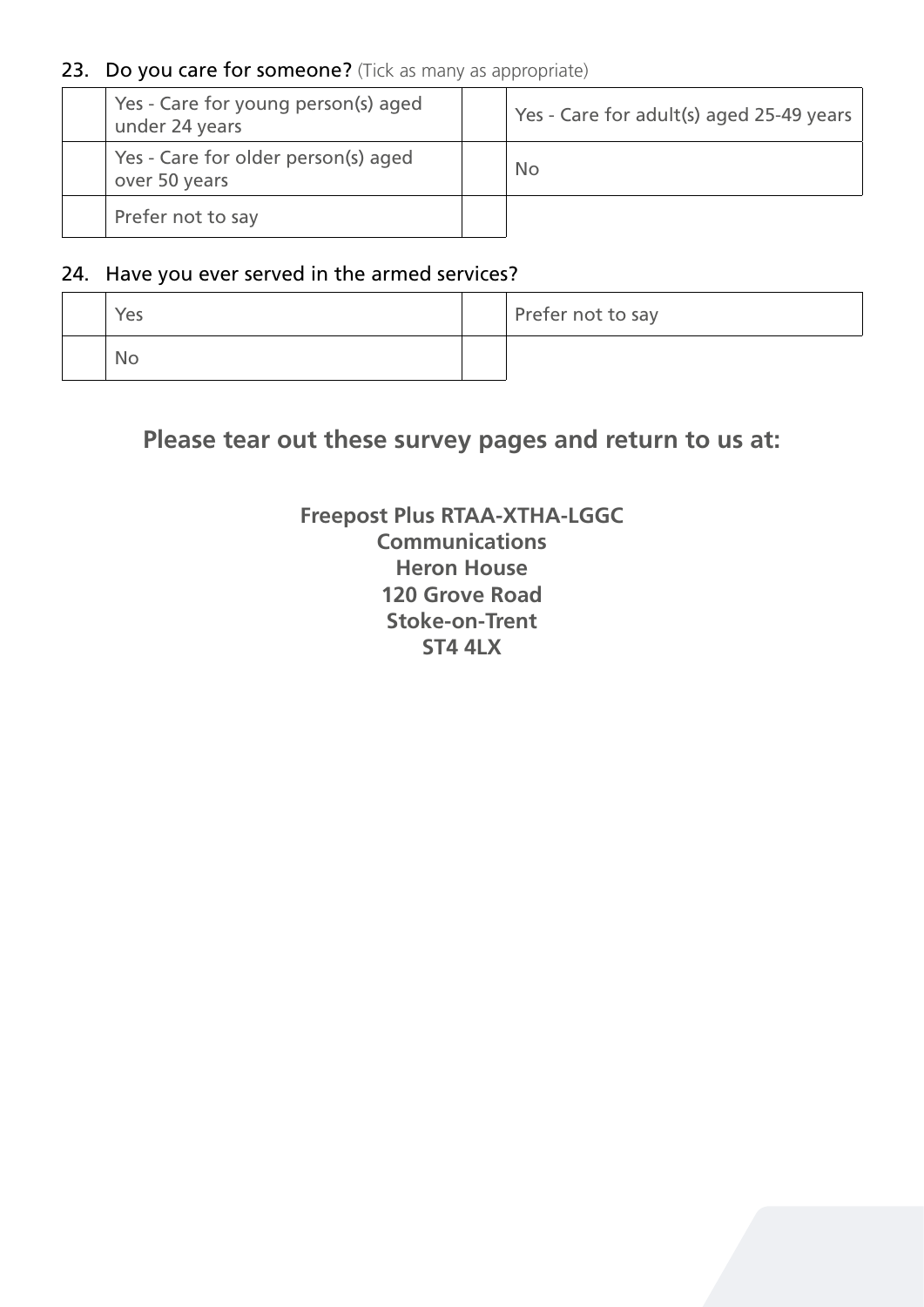## **Visit your local CCG's website**

**[northstaffsccg.nhs.uk](https://www.northstaffsccg.nhs.uk/) [stokeccg.nhs.uk](https://www.stokeccg.nhs.uk/)**

**[staffordsurroundsccg.nhs.uk](https://www.staffordsurroundsccg.nhs.uk/) [cannockchaseccg.nhs.uk](https://www.cannockchaseccg.nhs.uk/)**

**[eaststaffsccg.nhs.uk](https://eaststaffsccg.nhs.uk/)**

**[sesandspccg.nhs.uk](https://sesandspccg.nhs.uk/)**